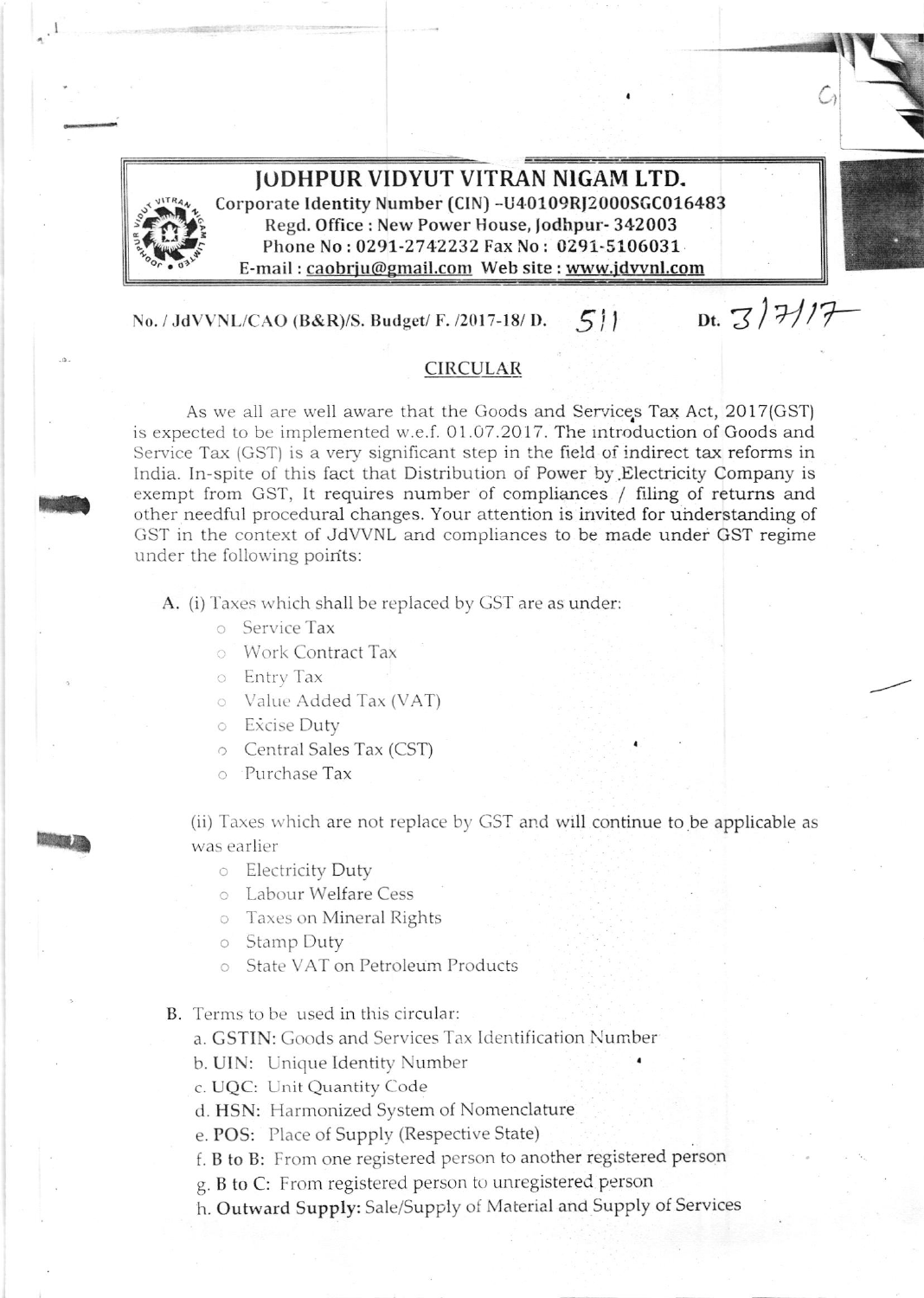i. Inward Supply: Purchases of Material and Services Received

j. Registered Person: Person having GSTIN no. under GST Act

k. Unregistered Person: Person not having GSTIN no. under GST Act

I. IGST: lntegrated Goods & Service Tar. Applicable on Inter State (from/to outside Rajasthan) supply of goods and services. Say if rate is 18% than IGST will be 18%.

\*\*J

m. CGST & SGST: Central Goods & Service Tax and State Goods & Service Tax. Applicable on Intra State (within Rajasthan) supply of goods and services. Say if rate is 18% than Rate of GST will be divided equally in CGST  $(9\%)$  and SGST  $(9\%).$ 

n. Union territory GST (UTGST): levied and collected by Union territories without legislature.

o. RCM: Reverse Charge Mechanism

p. SAC: Service Account Code. The Service Accounting Codes (SAC) have not been declared in the Model GST Law but they are going to be same which are being used in Service Tax.

q. Appointed Day: Date of Applicability of GST Law (Presently it is 1.07.2017).

## C. Definitions:

h

t,

- a. Goods: As per section 2(52) "goods" means every kind of movable property other than money and securities but includes actionable claim, growing crops, grass and things attached to or forming part of the land which are agreed to be severed before supply or under a contract of supply.
- b. Services: As per Section 2(92) "services" means anything other than goods, money and securities but includes activities relating to the use of' money or its conversion by cash or by any other mode, from one form, currency or denomination, to another form, currency or denomination for which a separate consideration is charged.

## c. Time of Supply under RCM:

| $\sum$                       |                                   |
|------------------------------|-----------------------------------|
| Time of Supply of Goods      | <b>Time of Supply of Services</b> |
| Date of receipt of goods     | · (Date of receipt of goods       |
| Date on which payment is     | • Date on which payment is        |
| made                         | made                              |
| date immediately following   | • date immediately following      |
| thirty days from the date of | thirty days from the date of      |
| issue of invoice by the      | issue of invoice by the           |
| supplier                     | supplier                          |
| (which ever is earlier)      | (which ever is earlier)           |
|                              |                                   |